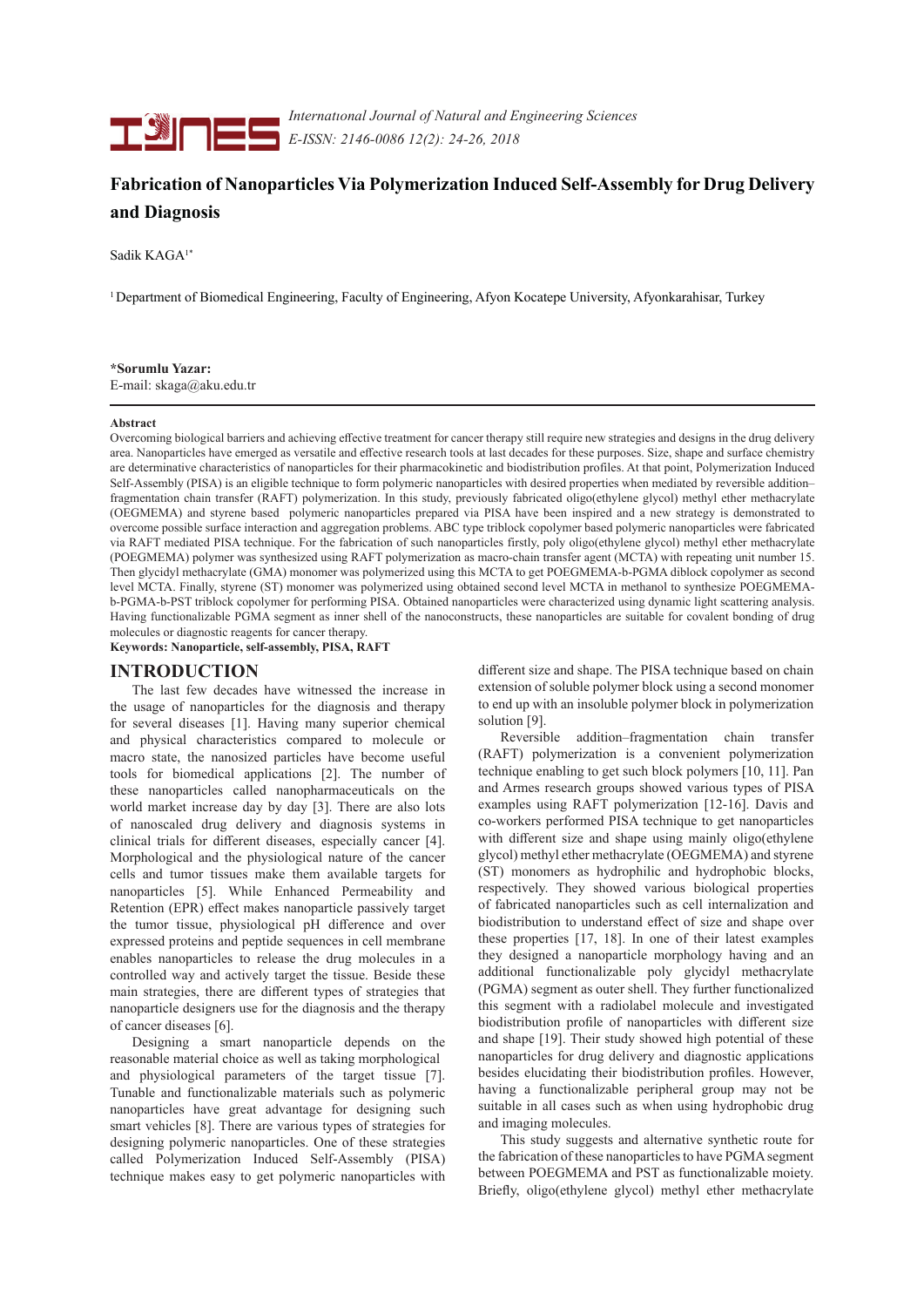(OEGMEMA) monomer was firstly used to get poly oligo(ethylene glycol) methyl ether methacrylate polymer with repeating unit number 15 via RAFT polymerization. The obtained macro chain transfer agent MCTA was used to polymerize glycidyl methacrylate (GMA) monomer to give POEGMEMA-*b*-PGMA block copolymer. This diblock copolymer was chain extended with styrene (ST) monomer in methanol to get nanoparticles composed of POEGMEMA*b*-PGMA-*b*-PST triblock copolymer. Synthesized polymers were characterized using <sup>1</sup>H NMR (proton Nuclear Magnetic Rezonans) spectroscopy and size exclusion chromatography (SEC). Nanoparticles obtained at different polymerization time points were characterized via dynamic light scattering (DLS) analysis.

# **MATERIALS AND METHODS**

### **Materials**

Oligo(ethylene glycol) methyl ether methacrylate, (Mn: 300), glysidyl methacrylate and styrene monomers, 4-cyanopentanoic acid dithiobenzoate (chain transfer agent, CTA), 12,400 molecular weight cut-off dialysis membrane were purchased from Sigma Aldrich. All solvents purchased from Merck and used without distillation. For characterization of polymers <sup>1</sup> H NMR spectroscopy (400 MHz, Bruker) and size exclusion chromatography SEC (Schimadzu) was used. Size of nanoparticles was determined using dynamic light scattering (DLS, Malvern Zetasizer).

## **Synthesis of POEGMEMA and POEGMEMA-b-PGMA polymers**

RAFT polymerization was used for the synthesis of POEGMEMA and POEGMEMA-*b*-PGMA. To a solution of OEGMEMA monomer (500 mg, 1.67 mmol) in acetonitrile (2.5 mL) was added CTA (23.3 mg, 0.084 mmol) and 2,2'-Azobis(2-methylpropionnitrile) (initiator, 1.71 mg, 0.010 mmol). The solution mixture was purged with  $N_2$  and polymerization was allowed at 70 °C for 4 h. The reaction was ceased by cooling and open atmosphere exposure. The polymer was purified via several precipitations in diethyl ether. The obtained POEGMEMA with repeating unit number 15 was used as macro chain transfer agent in the following reaction. To synthesize POEGMEMA-*b*-PGMA diblock polymer to a solution of glysidyl methacrylate (171 mg, 1.21 mmol) in 2.5 mL acetonitrile was added POEGMEMA (300 mg, 0.060 mmol) and initiator (0.984 mg,  $0.012$  mmol). Reaction mixture was purged with N<sub>2</sub> and reaction was allowed for 4 hours at 70 °C. Reaction was stopped and obtained POEGMEMA-*b*-PGMA diblock polymer was purified as described above.

## **Formation of nanoparticles via PISA technique**

Polymerization Induces Self-Assembly technique was performed for the formation of polymeric nanoparticles. To a solution of styrene (7.576 mg, 145.3 mmol) in methanol 15 mL was added POEGMEMA-*b*-PGMA (100 mg, 0.018 mmol) and initiator (0.59 mg, 0.0036 mmol). Reaction mixture was purged with N<sub>2</sub> and reaction was started at 70 °C. At different polymerization time points 2.5 mL polymerization solution samples were collected under N<sub>2</sub> atmosphere to get nanoparticles with different size. Milky white turbid solution samples were dialyzed against methanol with dialysis membrane (12,400 molecular weight cut-off).

## **RESULTS AND DISCUSSION**

Davis and co-workers firstly, synthesized PGMA block and their route was followed by chain extension of this MCTA with POEGMEMA and PST blocks, respectively. Finally, they ended up with functional group at the surface of the nanoconstracts [19]. In this study, to end up with functional glysidyl group block as inner shell of the nanoparticles firstly, POEGMEMA block was synthesized and this reaction was followed by chain extension with PGMA and PST polymeric blocks. At the end of the last chain extension, as a result of insolubility PST segment in methanol, polymeric nanoparticles with functional moiety at the inner shell as a result of PISA approach. Successful synthesis and purification steps of polymers were confirmed by <sup>1</sup> H NMR spectroscopy. The proton resonances around 7.4 and 7.9 ppm belonging to the aromatic group of chain transfer agent and 3.39 ppm belonging to methyl ether group showed the successful polymerization of POEGMEMA polymer. The chain extension with PGMA segment confirmed by the chemical shifts around 3.23-2.84 ppm corresponds to the epoxide group of GMA group. According to the integral calculation it was revealed that POEGMEMA-*b*-PGMA has averagely 15 OEGMEMA and 3 GMA repeating units. Chain extension with styrene monomer at different polymerization durations under dispersion condition is confirmed by the increased proton resonances around 7.30-6.27 due to aromatic group of styrene monomer. Size Exclusion Chromatography (SEC) traces revealed that chain extension of POEGMEMA-*b*-PGMA with styrene monomer succeeded under dispersion environment. Molecular weights (Mn) of the POEGMEMA-b-PGMA-PST triblock copolymers were found to be 18.500 (after 7 h) and 22.400 (after 20 h) with poly dispersity index (PDI) values of 1.22 and 1.35, respectively. Dynamic Light Scattering (DLS) analysis of these nanoparticles also confirmed size change of the nanoparticles as a function of time. The number based average size values of the nanoparticles were found to be 54 nm (after 7 h) and 128 nm (after 20 h) with the PDI values of 0.18 and 0.42, respectively. The dramatic increase in PDI values nanoparticles after 20 h was probably resulted due to morphological change of the particles from spherical to filamentous shape.

As a result, <sup>1</sup> H NMR, SEC and DLS results showed that polymeric nanoparticles suitable for post functionalization were successfully fabricated using PISA technique. Having functionalizable groups at inner shell of the nanostructure makes these nanoparticles more suitable than the ones having peripheral functional groups. Since the surface chemistry is very important for the biodistribution and cell internalization character of the nanoparticles, the particles with non-biocompatible agents at periphery have problems with overcoming biological barriers such as hepatic and reticulo-endothelial system based clearance.